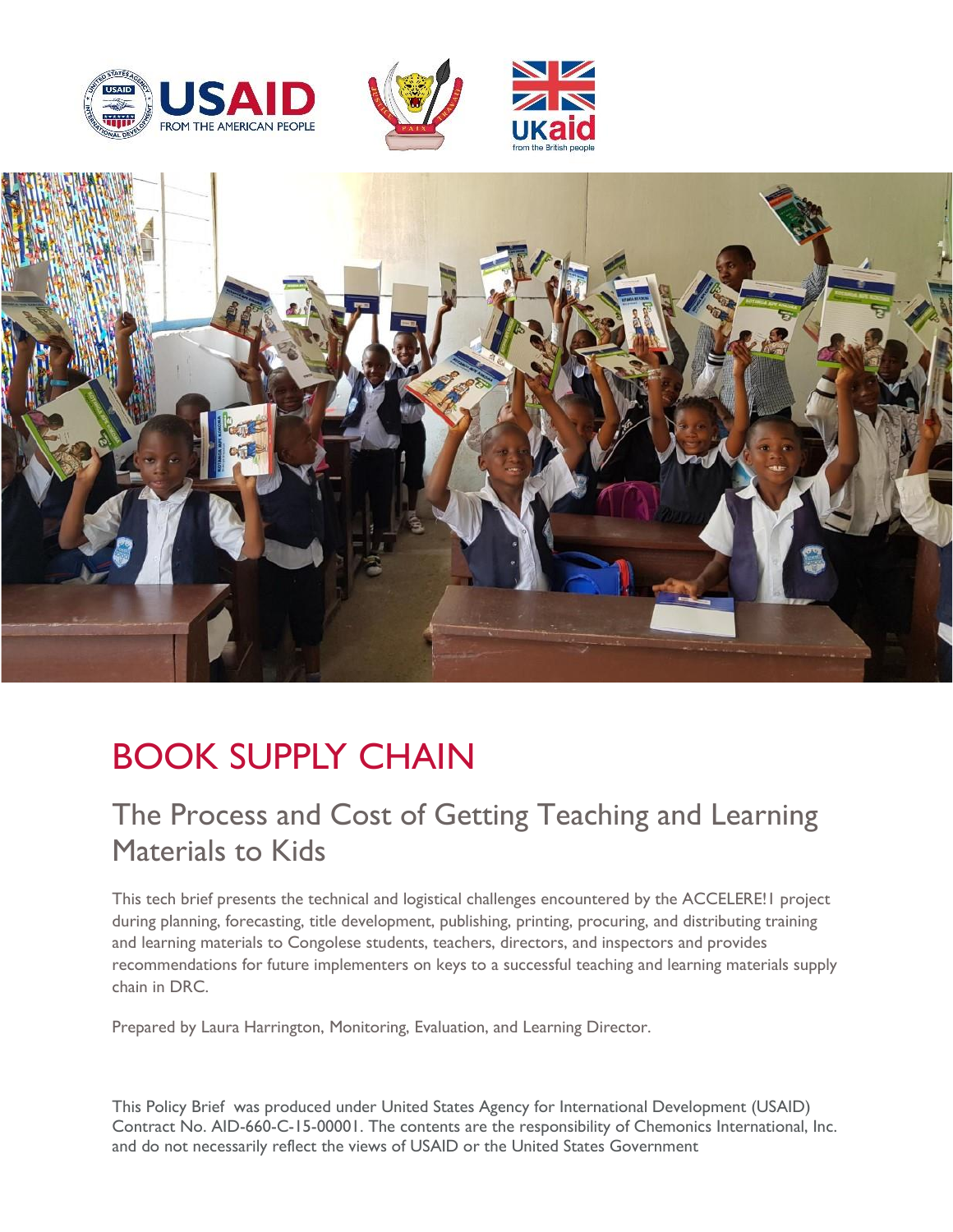USAID's education strategy from 2011-2018 underscored the importance of getting more books in the hands of children<sup> $1$ </sup> with the inclusion of texts as one of the Five T's (Time, Texts, Tongue, Teaching, and Testing) or goals to improve reading and literacy. The recent All Children Reading, *Reading MATTERS Conceptual Framework* expounds on the Five T's, and highlights the importance of "high quality texts and materials."<sup>2</sup>

#### **ACCELERE!1**

The goal of A!1, funded by USAID and UK Aid, is to improve educational outcomes for girls and boys through improved teaching and learning in national languages and French, reduced barriers to education, and increased transparency of school governance structures.

### **CHALLENGES TO GETTING QUALITY TEACHING AND LEARNING MATERIALS IN THE HANDS OF STUDENTS AND TEACHERS**

The Democratic Republic of Congo (DRC) is Africa's second largest country. It rivals the size of Western Europe, yet it has fewer than 2,548 miles of paved roads across its 905,400 square miles, which is approximately the same distance from Florida to Maine<sup>3</sup>. No printer in the DRC had the capacity to produce the more than 700,000 teaching and learning materials (TLMs), the number for the nearly 250,000 students, teachers, and directors targeted by the ACCELERE!1 activity for the 2018-2019 school year in the requisite time frame.

The project's fixed timelines condense development, testing, printing, delivery, training, and distribution to a year, a process that typically takes more than two years, to allow development, delivery, use, and assessment of program activities. The demands of co-creation with the Ministry of Primary and Secondary Education (MEPST) and in-house materials development posed a challenge.

In the DRC, students begin schooling in one of four Congolese languages and transition to French in 3rd grade. A!1 and the Ministry of Education language teams undertook development of TLMs in three Congolese languages and the transition to French in primary schools (grades 1-4) and accelerated learning centers (level 1-2).

In the DRC, the political context presents varying operational challenges. For A!I, co-creation with the Ministry in material development and improvement played an important role. Maintaining priority and generating buy-in with Ministry counterparts required careful planning and patience due to the myriad demands on Ministry staff time.

<sup>&</sup>lt;sup>1</sup> Bender, Penelope. (2012). "Education Week 2012: Reading Improves with the 5 'Ts'."

[https://blog.usaid.gov/2012/11/education-week-2012-reading-improves-with-the-5-ts/.](https://blog.usaid.gov/2012/11/education-week-2012-reading-improves-with-the-5-ts/)

<sup>&</sup>lt;sup>2</sup> USAID. (2019). "USAID Reading MATTERS Conceptual Framework." [https://www.edu-links.org/resources/usaid-reading](https://www.edu-links.org/resources/usaid-reading-matters-conceptual-framework)[matters-conceptual-framework](https://www.edu-links.org/resources/usaid-reading-matters-conceptual-framework)

<sup>3</sup> Englebert, Pierre and Alma Bezares. (2019). "Where Does State Capacity Come from? Conjectures from Congo's Provinces." [https://www.researchgate.net/publication/332739860\\_Where\\_Does\\_State\\_Capacity\\_Come\\_from\\_Conjectures\\_from\\_Congo's](https://www.researchgate.net/publication/332739860_Where_Does_State_Capacity_Come_from_Conjectures_from_Congo) Provinces#pf16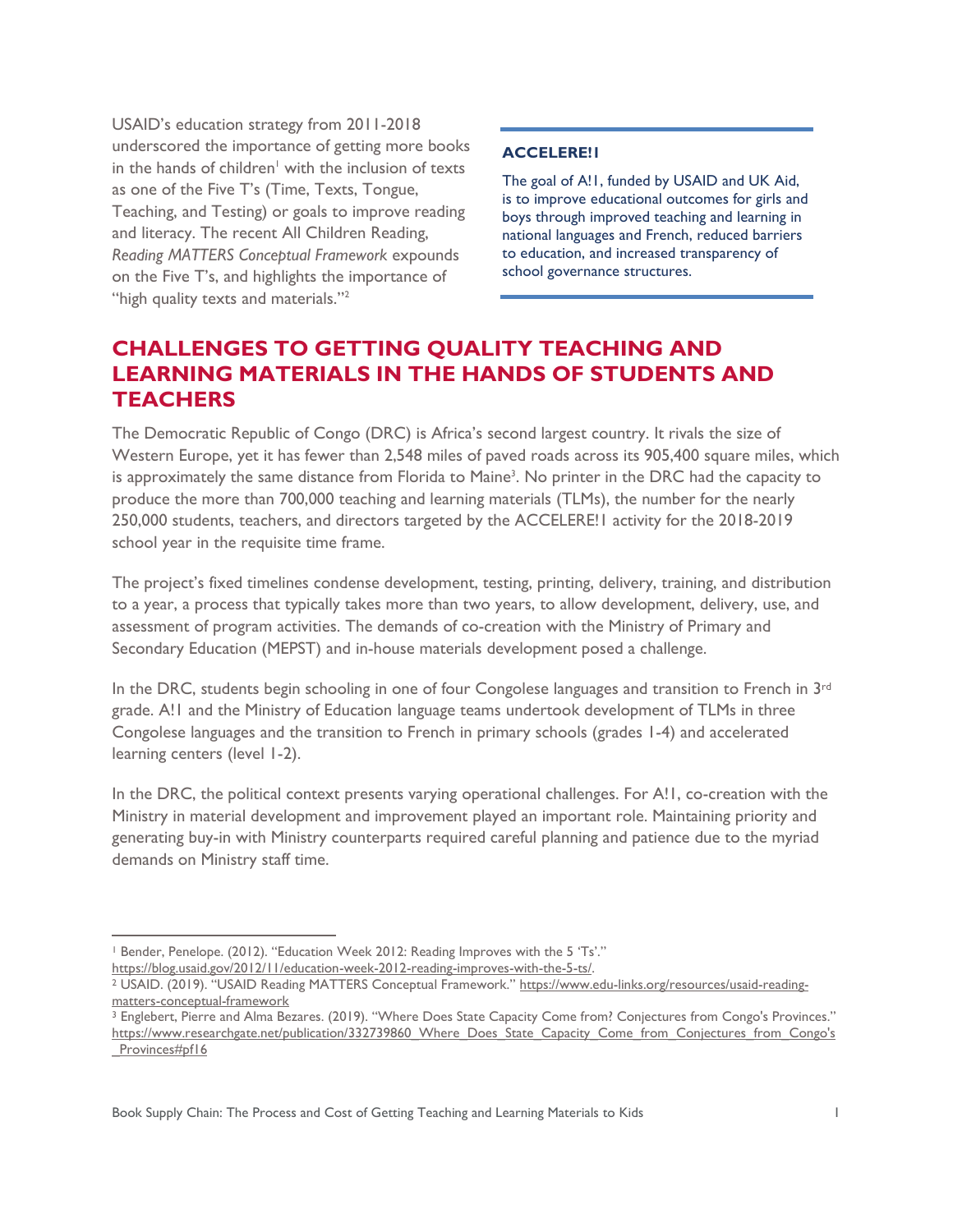Given the DRC's heightened political, infrastructural, and environmental challenges, planning for the unexpected is critical to activity design. For example, seasonal rains from August to May complicate delivery on dirt roads and along rivers. In 2018, national elections affected timing of material delivery. In August 2019, the Government of the DRC (GDRC) announced free education in public schools, which led to an exodus of students and teachers from targeted private schools, and even some closings, only later to see the process reverse when parents realized students were not progressing in overcrowded public classrooms. Finally, the arrival of novel corona virus in March led to the delay in validation of Grade 4 materials due to the GDRC ban on gatherings over 20 people.

#### **SOLUTION AND SUCCESSFUL PROCESS / INNOVATION**

A!I's application of supply chain principles and processes adapted for the education sector demonstrates innovation and the practical implementation of USAID's approach to delivering TLMs. A!1's activities borrowed from best practices in supply chain management, and intentionally built upon proven supply chain principles used in the health and agricultural sectors for medical supplies or farm to market. In the case of A!1, application of supply chain principles in the areas of management, standardization, forecasting, and logistics proved paramount.

*Supply Chain Manager*. Allocating resources for a dedicated Supply Chain Manager to direct, coordinate, and systematize end-to-end operations and communications is a highly effective practice. A!I approached this by establishing an in-house TLM Task Force initially for the 2018-2019 school year. Led by the Deputy Chief of Party for Technical, it was comprised of representatives from the A!1 quality materials development, procurement, operations, and monitoring, evaluation, and learning (MEL) teams. The weekly meetings provided the opportunity for the team to review timelines and request input needed to execute planned next steps. Additionally, the meetings allowed the team to better understand the supply chain's critical path and how each department's activities are dependent on or inform others.

*Standardization*. Standardization of tools, terms, events, and tasks improved supply chain delivery. It allowed those upstream (development and publishing) and downstream (delivery) to understand each other. Throughout A!1's implementation, critical standardized documents and tools included a list of book titles, delivery package (what each grade level classroom, director, teacher, and student should receive), school lists, and delivery receipts. These streamlined tools facilitated the development of delivery plans and A!1 delivery receipt.

**Supply Chain Forecasting**. A key factor to supply chain effectiveness is the ability to forecast demand. A!1's TLM Task Force set book delivery windows and worked backwards to develop an implementation plan. The standardized school lists included director, teacher, and student population numbers, which allowed the team to create spreadsheets to forecast procurement needs. This, in turn, facilitated the procurement process to itemize quantities of each title needed and where they should be delivered. Once in a standardized format, the spreadsheet could be manipulated to provide the key content of the printer request for proposals.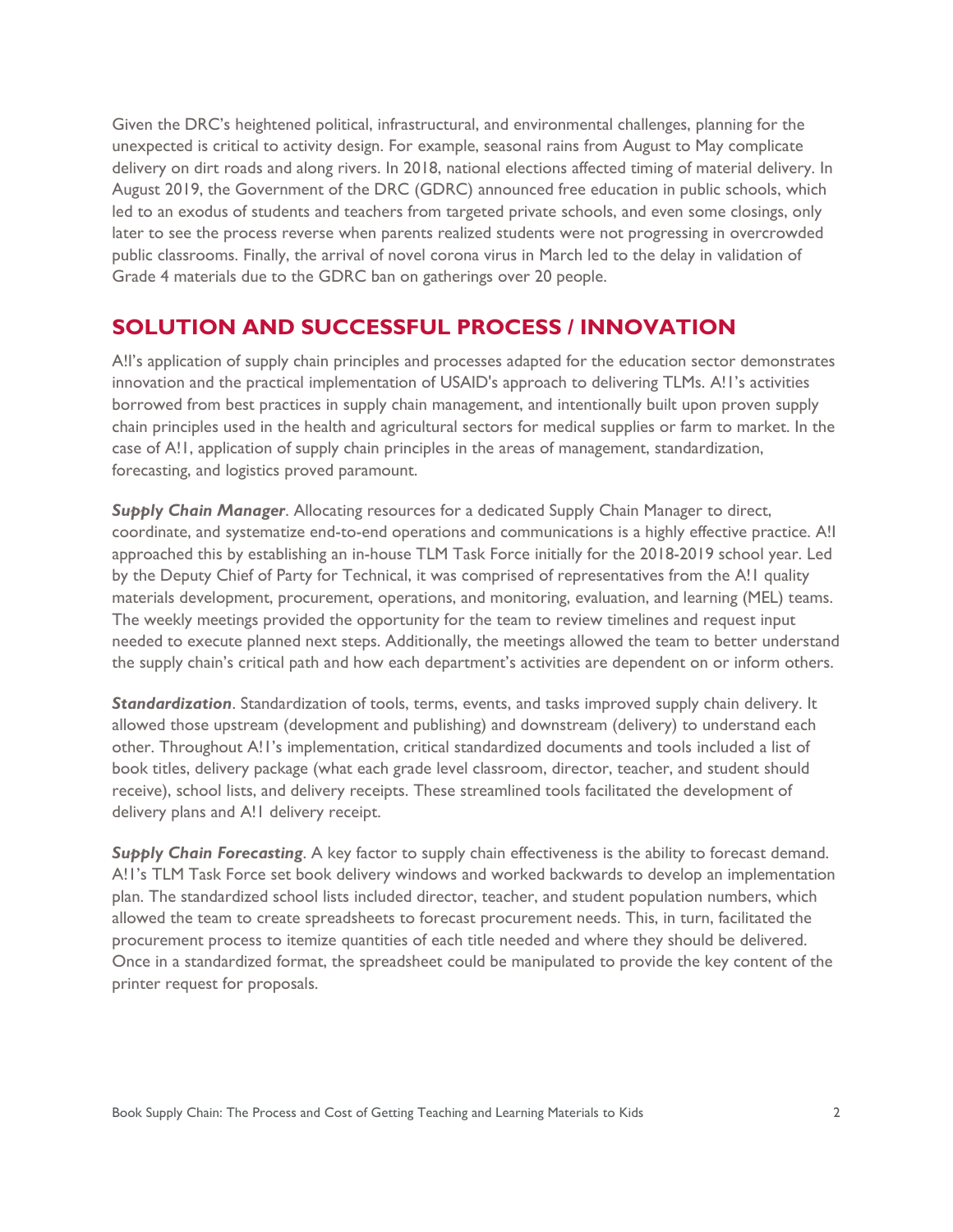A!1 also used the standardized school list to build a distribution plan spreadsheet. This distribution plan indicated title quantities and allowed operations and logistics teams to pick and package materials for individual school deliveries as well as plan the necessary logistics. Additionally, it allowed the MEL team to prepare and print the joint operations and MEL delivery receipt that would be signed by school directors and parent association members to confirm receipt of delivered materials.





*Supply Chain Logistics*. Drawing from best practices, A!1 leveraged a few supply chain principles including as using multiple ports of entry, the processing of pick and pack to prepare for delivery, and warehouse positioning to improve logistics.

A!1 used multiple ports of entry to position the books closer to the end user and used multiple transit methods based on best available transit routes. For the 2018-2019 school year, Kiswahili language books printed in India were shipped to Dar es Salam, Tanzania, and traveled overland to Lubumbashi, Goma, and Bukavu, where Kiswahili schools are located. A!1's Lingala and Ciluba materials were shipped from India to Matadi (DRC's port on the Atlantic coast) and driven to Kinshasa. There, the team packaged books for freight flights to Equateur and Kasai Central; previous experiences shipping via the Congo River, while lower cost, created delivery delays.

A!1 developed and refined its pick and pack approach to preparing TLMs for delivery. Trainings for the 2018-2019 school year took place in August 2018 at multiple sites per province to minimize participant travel. While provincial staff were occupied with training preparation, training materials printed in Kinshasa were delivered to the A!1 main office. There, staff and day laborers picked and packed TLMs, pulling the necessary quantities of each title by training site then boxed and labelled them. A!1 could then easily ship packaged training materials directly to the provinces, allowing the provincial staff to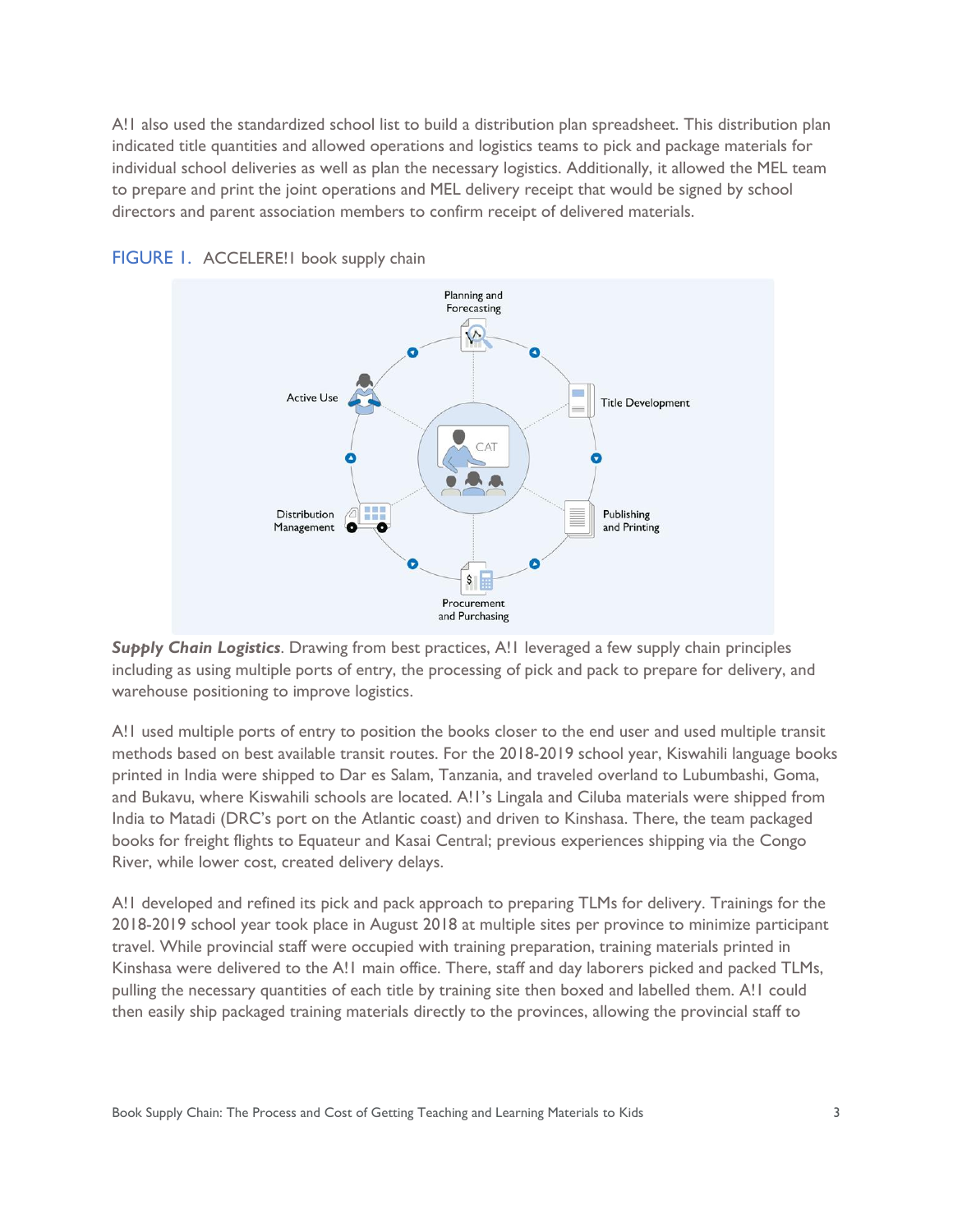quickly dispatch the boxes to the appropriate training sites. This improved delivery time and reduced the potential for materials to go missing.

*Pop-Up Distribution Centers.* In order to reduce delivery time and improve logistics for delivery of books to schools in Kinshasa, A!1 set-up "pop-up" distribution centers, temporary distribution centers that allowed A!1 to preposition the TLMs closer to the students and teachers reducing the time delivery trucks would be stuck in Kinshasa traffic. These centers enabled A!1 to deliver to more than 30 schools per day rather than 20 schools per day.

**A!1 Pop-Up Distribution Centers** A!1 negotiated with beneficiary schools to provide an empty classroom to be used as the pop-up distribution center. These distribution centers stored TLMs and allowed teams of four to five (a site lead, inventory officer, and manual laborers) to pick and pack materials for delivery over the course of approximately 2 weeks at no charge.

Last Mile Delivery. A! I further improved TLM supply chain logistics by tweaking the delivery process in Kinshasa where traffic and sheer size of the distribution area was most complex for 2019-2020. Initially, A!1 teams, including logistics and operations, worked with *Mobilsateurs de Lecture* (ML). The MLs are very familiar with the community and support 10-14 schools in implementing the various components of A!1 activities. Initially A!1 teams, including the MLs to assist with navigation, delivered TLMs directly to schools. After A!1 shifted to the pop-up distribution model, directors and parent association members

**Mobilisateurs de Lecture**  A!1's Moblisateurs de Lecture (MLs) serve as extension agents for the project. Their knowledge of the community and school locations ensured the last mile of delivery would be completed with minimized geolocation issues.

met the teams at the pop-up distribution center to collect sealed boxes of materials. They opened the boxes only once they had returned to their schools, and in the presence of the MLs, and immediately distributed books to the students. This approach shaved weeks off book delivery.

#### **COST OF GETTING TLMS TO KIDS**

A!1 hired a team of materials developers full-time to meet the activity's materials development needs. These developers worked in language teams (Kiswahili, Ciluba, Lingala, and French) with four people per team. Development teams worked with their pluri-disciplinary colleagues (four ministry/university counterparts per language) to build ownership and sustainability. These teams also worked together on materials testing and served as master trainers during summer and mid-year refresher trainings.

A!1 provincial, operations and MEL staff handled operations, logistics, and delivery with the help of the MLs. Planning and communication were essential during the six-week peak period of distribution, including approximately two weeks of preparation/staging and four weeks of actual deliveries in the field.

Costs for printing, expediting, and distribution can vary by volume paper quality, color vs. black and white printing, and binding. Additionally, savings are achieved with economies of scale, though costs plateaus when printing volume reaches roughly 50,000 copies.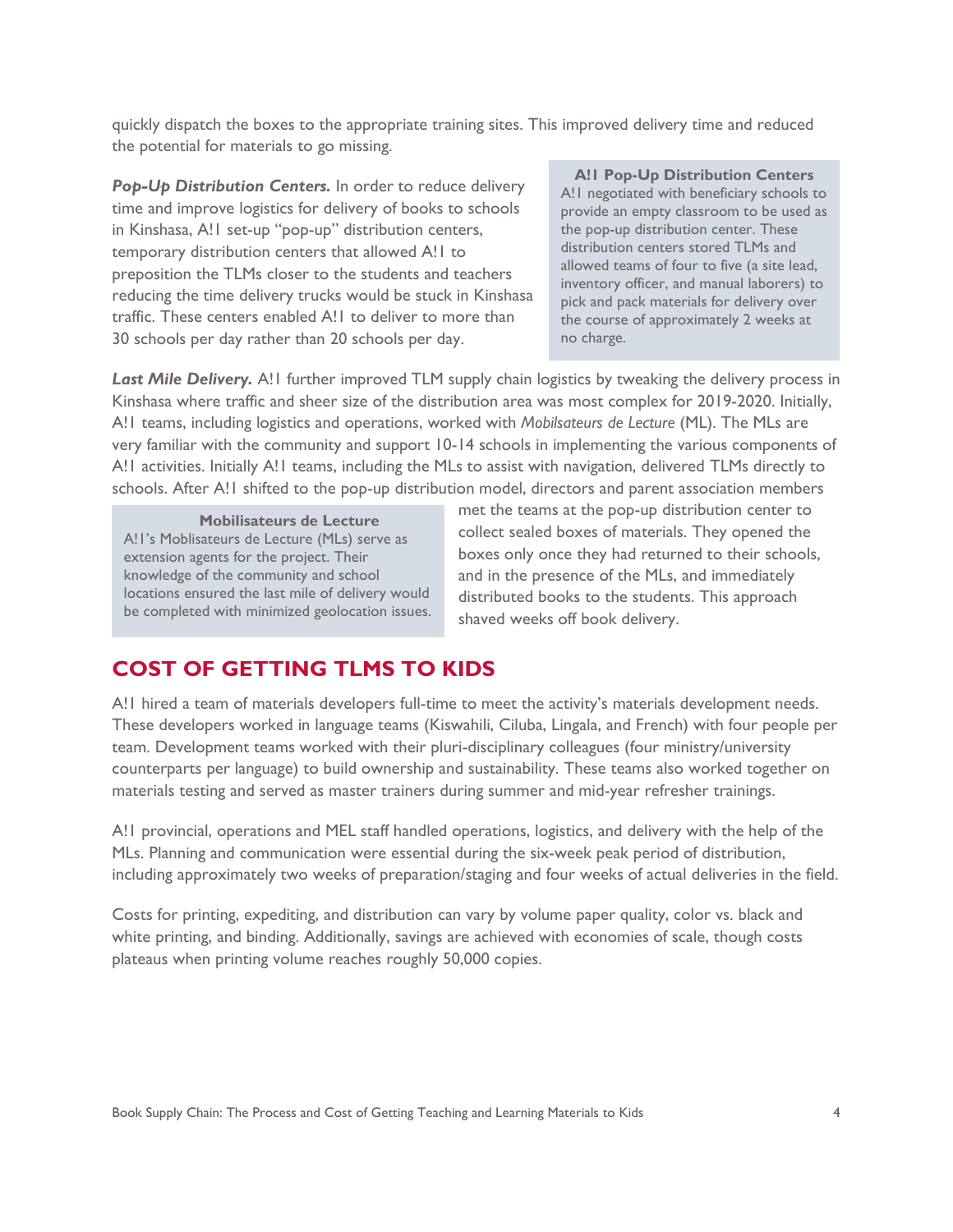



The cost per student is to provide both a student textbook and student workbook. 4

On average, it cost \$3.90/child to provide quality TLMs in the DRC. Note this calculation does not include the time and resources to develop the materials themselves, labor or the costs related to quality assurance, time lost due to reproduction to meet quality standards, associated administrative costs, or redeliveries to account for the inevitable ebb and flow of student population numbers.

## **A!1 IMPACT**

Thanks to A!1's innovative approach to using supply chain principles, 333,892 quality TLMs in Lingala, Ciluba, Kiswahili, and French were delivered to 1,561 schools (i.e., primary schools, accelerated learning centers, and vocational education centers) for the 2019-2020 school year. A!1's TLM supply chain contributed to improved reading scores. Reading fluency and comprehension scores in A!1-targeted schools more than doubled between 2015 to 2018.<sup>5</sup> Furthermore, zero scores (a way to measure nonreaders) dropped from 76.45% to 65.05% between 2015 and 2018. 6





The co-development approach A!1 used developed 73 titles and ensured sustainability by building the capacity of the pluri-disciplinary team of 20 Ministry and university experts in literacy in all three Congolese languages and French. This team now forms a corps of master trainers that will remain in the DRC with the skills and knowledge to train trainers, directors, and teachers for years to come.

<sup>4</sup> Average length of manuals/workbooks is 104 pages, completed with a perfect binding.

<sup>5</sup> USAID / UKAID. (2018). "2018 Early Grade Reading Monitoring Assessment in the Democratic Republic of Congo." [https://pdf.usaid.gov/pdf\\_docs/PA00WFT6.pdf](https://pdf.usaid.gov/pdf_docs/PA00WFT6.pdf)

<sup>6</sup> Ibid.